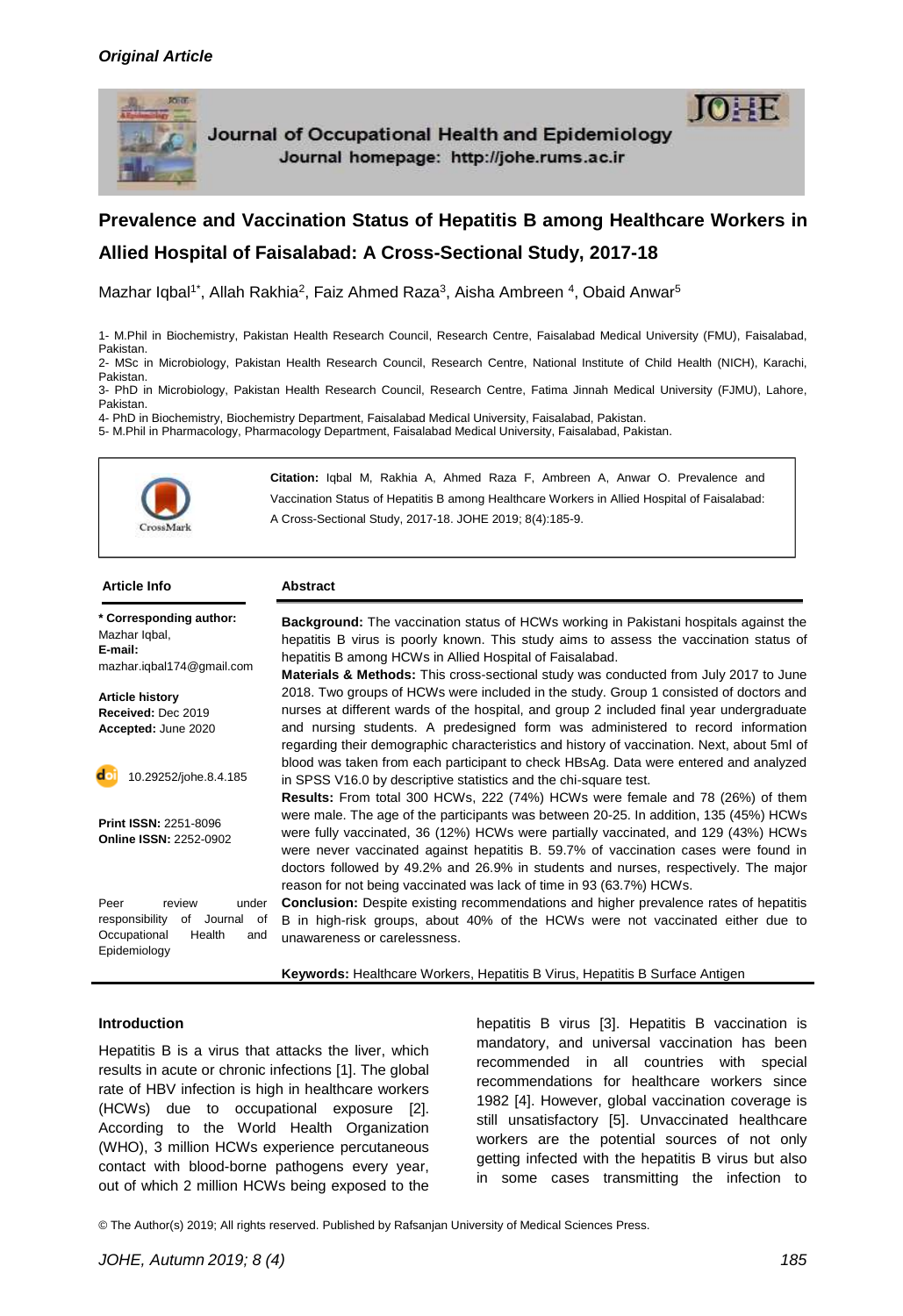patients. The global ratio of unvaccinated HCWs is high regardless of their knowledge about possible risks of HBV infection. The results of research on HB vaccination status vary in different countries. Studies in South Africa, Pakistan, Sweden, Turkey, and France showed that 19.9%, 37.2%, 39.8%, 55.8%, and 93% of HCWs were vaccinated, respectively [6].

In every country, acquiring the knowledge of people's attitude towards hepatitis B vaccination as well as its coverage and effectiveness in HCWs is a tough challenge, which should be the basis for healthcare policies. Data from Pakistan in this field are not sufficient. There are a small number of studies conducted in Pakistan on the prevalence, status, and awareness of hepatitis B as well as the approach to basic infection control practices. In implementation of effective infection control programs in the healthcare field, basic data will help find the precise direction because the prevalence of this disease and HCWs' attitude vary from place to place.

Faisalabad is the third [most populated city](https://en.wikipedia.org/wiki/List_of_most_populated_metropolitan_areas_in_Pakistan) of Pakistan, and Allied Hospital is the primary teaching hospital of [Punjab Medical College](https://en.wikipedia.org/wiki/Faisalabad_Medical_University) with the capacity of approximately 1300 beds. The current study was conducted to evaluate the prevalence and vaccination status of hepatitis B among healthcare workers in Allied Hospital, Faisalabad, to find the reasons why they were not vaccinated or not given vaccination in the past.

#### **Materials and Methods**

This cross-sectional study was conducted in one year from July 2017 to June 2018. It was conducted at Pakistan Health Research Council (PHRC), Research Centre, Punjab Medical College, Faisalabad. The study sample included 300 healthcare workers divided into two groups. Group 1 consisted of all final year undergraduate and nursing students without any work experience. Group 2 included doctors and nurses from wards of medicine, surgery, gynecology, and emergency, with a minimum of 2 years of experience. Ethical approval was obtained for this study from the

**Table 1.** Mean HCWs' Vaccination Status

Ethical Review Committee (ERC), Punjab Medical College, Faisalabad, before starting it. In addition, informed consent forms were taken from all participants in this research. A predesigned form was administered to the participants to record information about their demographic characteristics, past history, family history, vaccination status, and HBsAg status before vaccination. In case vaccination was incomplete, they were supposed to state possible reasons for not being vaccinated. Next, about 5ml of their blood was taken to test HBsAg (hepatitis B surface antigen). The serum was tested for HBsAg antibodies with a rapid diagnostic strip by Determine™ HBsAg (Abbott Laboratories) according to the manufacturer's instructions. Data were entered and analyzed in SPSS V16.0 by descriptive statistics and the chi-square test.

### **Results**

Out of 300 HCWs, 222 (74%) HCWs were female, and 78 (26%) HCWs were male. The majority of the cases aged 20-25. In addition, the majority of the participants were students (130, 43.3%) followed by nurses (93, 31.0%) and doctors (77, 25.6%). 95 (31.7%) individuals were from the department of surgery, 72 (24%) individuals were from the MBBS class, 52 (17.3%) individuals were from the department of medicine, 50 (16.7%) individuals were from the nursing class, followed by 31 (10.3) individuals from the department of gynecology. Out of 300 HCWs, 217 (72.3%) individuals were aware of their HBsAg status at the time of the study. Only 6 (2%) participants had a past history of jaundice. In 36 (12%) participants, some of their family members had experienced jaundice in the past. Out of 300 cases, only 135 (45%) cases were fully vaccinated, i.e. received three doses of the hepatitis B vaccine in the past, 36 (12%) cases were partially vaccinated (one or two doses), and 129 (43%) cases were never vaccinated against hepatitis B. In majority of the cases, vaccination was given within the last 5 years, and only 31 cases were vaccinated more than 15 years ago.

|                                     |                             | <b>Fully Vaccinated</b><br>135 (45.0%) | <b>Partially Vaccinated</b><br>36 (12) | <b>Not Vaccinated</b><br>129 (43.0) | <b>Total</b><br>300 |
|-------------------------------------|-----------------------------|----------------------------------------|----------------------------------------|-------------------------------------|---------------------|
| Place of<br><b>Working/Studying</b> | <b>Nursing School</b>       | 11(22.0)                               | 4(8.0)                                 | 35(70.0)                            | 50                  |
|                                     | <b>Medical College</b>      | 49(68.1)                               | 9(12.5)                                | 14(19.4)                            | 72                  |
|                                     | <b>Medicine</b>             | 18(34.6)                               | 14(26.9)                               | 20(38.5)                            | 52                  |
|                                     | <b>Surgery</b>              | 40(42.1)                               | 6(6.3)                                 | 49 (51.6)                           | 95                  |
|                                     | Gynecology                  | 17(54.8)                               | 3(9.7%)                                | 11(35.5)                            | 31                  |
| <b>Department</b>                   | <b>Students</b>             | 64 (49.2)                              | 15 (11.5)                              | 51 (39.2)                           | 130                 |
|                                     | Doctors (MOs,<br>HOs, PGs,) | 46 (59.7%)                             | 14 (18.2)                              | 17(22.1%)                           | 77                  |
|                                     | <b>Nurses</b>               | 25 (26.9)                              | 7(7.5)                                 | 61(65.6)                            | 93                  |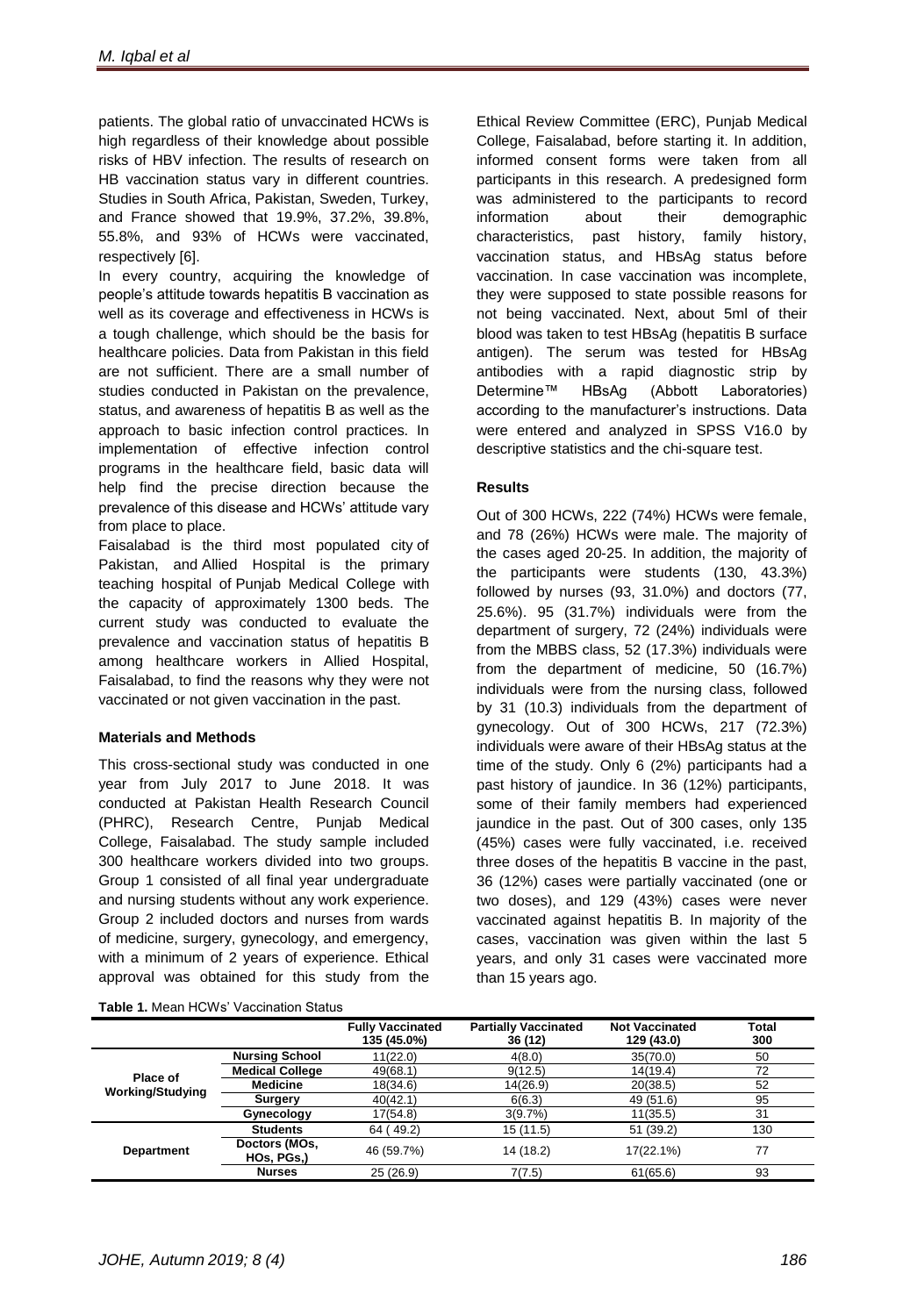According to the HCWs' vaccination details, the maximum vaccination rate among the fully vaccinated individuals belonged to doctors with 46 (59.7%) out of 77 individuals, who were fully vaccinated, followed by students with 64 (49.2%) students out of 130, and 25 nurses (26.9%) out of 93. 40 (42.1) participants out of 95 from the department of surgery were vaccinated. The related details are given in Table 1.

Reasons for not having been vaccinated included being unaware in 14 (9.6%) cases, regarding it unimportant in 11 (7.5%) cases, being afraid of needles in 28 (19.2%) cases, and lack of time in 93 (63.7%) of cases. Among the fully vaccinated HCWs, only 18 (10.7) participants checked their antibody titer after completing all three doses (Table 2).

|                                |                    | <b>Frequency</b> | Percentage |
|--------------------------------|--------------------|------------------|------------|
|                                | 1 shot             | 8                | 5.3        |
| <b>Status of vaccination</b>   | 2 shots            | 28               | 16.4       |
|                                | 3 shots            | 134              | 78.4       |
| <b>Duration of vaccination</b> | Less than 5 years  | 95               | 57.1       |
|                                | 5 to 9 years       | 24               | 14.6       |
|                                | 10 to 14 years     | 14               | 8.5        |
|                                | More than 15 years | 31               | 18.9       |
| Did you check antibody         | <b>Yes</b>         | 18               | 10.7       |
| status after vaccination?      | <b>No</b>          | 150              | 89.3       |

#### **Table 2.** Vaccination Details in the Past

#### **Discussion**

Healthcare workers are at a higher risk of getting infected with hepatitis B through professional exposure to blood and infectious body fluids. HCWs, working among infectious people, must be required to have effective sero-protection against hepatitis B through vaccination.

The current study showed that 45% of the HCWs were fully vaccinated against the hepatitis B virus and received three doses of the vaccine; however, 12% of them were partially vaccinated, and 43% of them were never vaccinated. According to the WHO, the rate of HBV vaccination among HCWs in developing countries ranges from 18 to 39%, and it ranges from 67 to 79% in developed countries [7]. The results of this study showed a lower vaccination rate than other studies conducted in Pakistan. A study conducted on HCWs in two university hospitals in Sindh Province revealed that only 64% of HCWs were vaccinated [8]; likewise, a study conducted in Abbottabad City showed 48% of HCWs had a history of vaccination. The variation in vaccination coverage is unsatisfactory because the vaccination rate should have been increased due to the growing knowledge about the problem over time. The vaccination rate in Pakistan is lower than its neighboring country India where the vaccination rate is 78% [9]; in the same vein, it is lower than that of Iran and Saudi Arabia with the vaccination rate of 71.7% [10, 11]. Possible reasons for this difference could be the variation in the study settings where HCWs receive appropriate vaccines and work in a better clinical setting.

The results of the present study showed that only 18 (10.7%) participants checked their antibody titers after completing all three doses. This could be resulted from the fact that in resource-limited countries, the cost of determining anti-HBs titers is higher than that of receiving HBV vaccines [12]. There were 129 (43%) unvaccinated respondents in the current study. The HCWs' approach to their own protection against hepatitis B indicates the carefree attitude among people working in the health sector. The major reason reported for not having been vaccinated was lack of time (63.7%), which could be due to the HCWs' busy schedules. Other reasons included fear of needle (19.2%), unawareness (9.6%), and not attaching importance to vaccination (7.5%). Among different groups of HCWs, doctors were found to have the highest vaccination percentage

of 59.7% followed by students and nurses by 49.2% and 26%, respectively. This result is consistent with the study conducted in Mumbai in which the maximum vaccination rate was found in postgraduate residents followed by medical students [13]. This indicates the education level makes the difference; in other words, the higher the education level is, the more the awareness and the better the vaccination status will be. A relatively higher rate of vaccination was observed in this study among HCWs working in the department of surgery. Direct exposure to patients' blood and body fluids might have led to the greater awareness of the HBV vaccine among HCWs in this field. The relatively low rate of vaccination among HCWs working in the department of